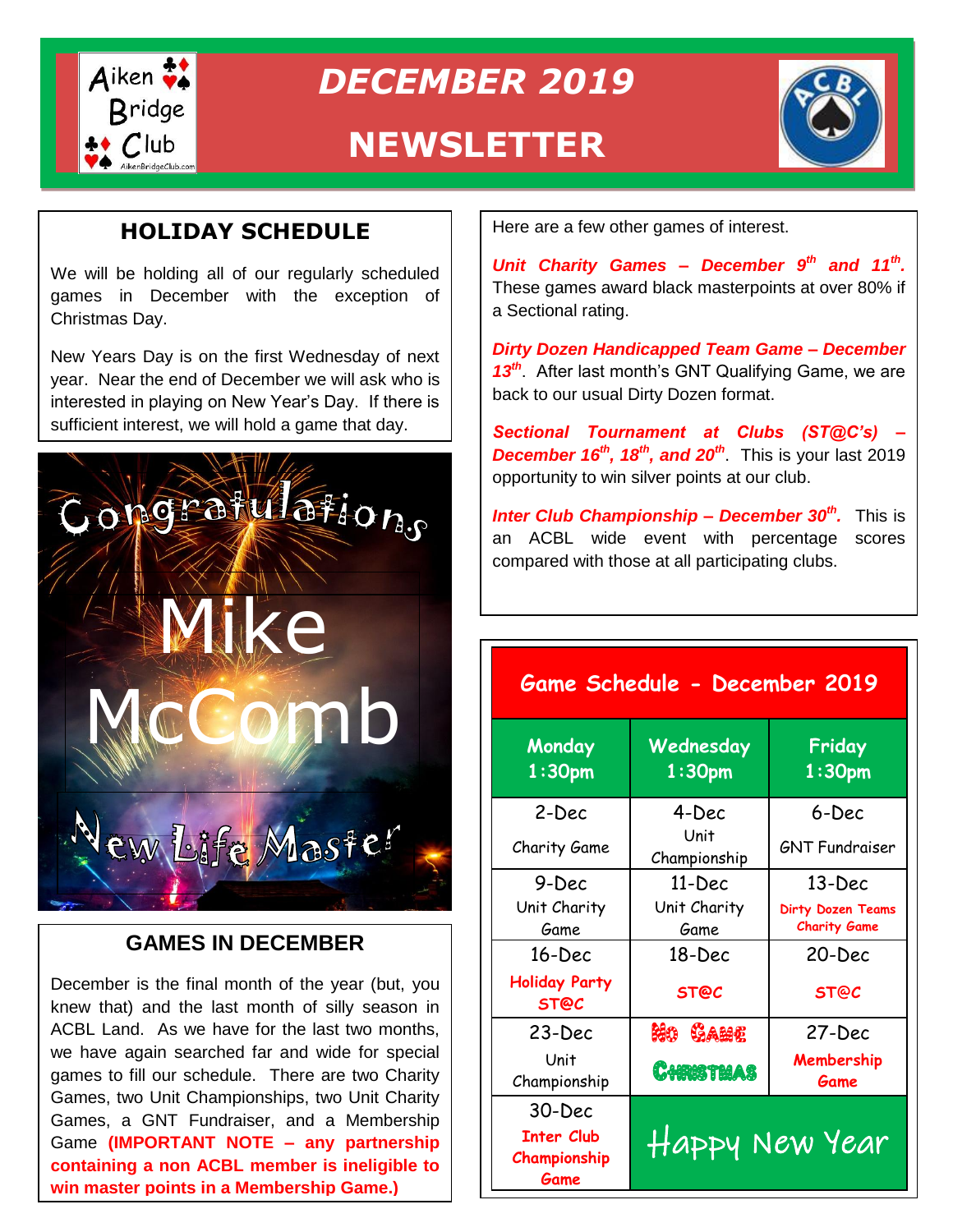# HOLIDAY PARTY REMINDER

# This year's **Holiday and Volunteer Appreciation Party** will be on **Monday, December 16th at the Woodside Plantation Country Club**.

Our bridge game will start at around 1:30, depending on how quickly our usual suspects can set up the room for bridge After bridge, probably about 5:00, we will have a social hour (with cash bar) followed by a buffet dinner at six.

Here, in no particular order, are a few things to remember:

- $\triangleright$  The walk to the building entrance is sloped, so, if this is a problem for you, please arrange for someone to drop you off at the entrance.
- $\triangleright$  We are not allowed to bring any of our usual treats to the venue, so, if you need an afternoon sugar (or whatever) fix or two, bring your own. Coffee and water will be available.
- **The Country Club has a no denim policy which we are expected to adhere to.**
- $\triangleright$  If you don't sign up, please don't show up.

As of the end of November, we have 86 signed up to play bridge and 104 for dinner.

Sign up for the party ends Monday, November 9<sup>th</sup>, which is also the last day to pay any surcharges for yourself or your spouse. Phoebe is in charge of sign up and surcharge collection. If you sign up and pay, you may cancel and get a refund as long as it is by December 11<sup>th</sup>. After that, we are locked in to our guarantee to Woodside so no refunds are possible.

For those of you using a GPS, the address of the country club is 1000 Woodside Plantation Drive, Aiken, SC 29803. For the rest of you: if you enter Woodside via Main Gate (on Silver Bluff) turn left on Woodside Plantation Drive (first street after entrance) and just keep keeping on till you get there. It's a tad down the road from the intersection of Woodside Plantation Drive and Holley Lake Drive (on right side of the street and East Gate Drive on left side) and is on the right hand side of the road. If you enter from East Gate Drive off Whiskey Road (the stoplight between the Publix shopping center and the Aiken Mall), go straight until you reach Woodside Plantation Drive (second stop sign after Woodside entrance) and turn left. It's the same tad down the road.

When you get to the entrance gate, tell the attendant you are going to the Aiken Bridge Club event at the country club.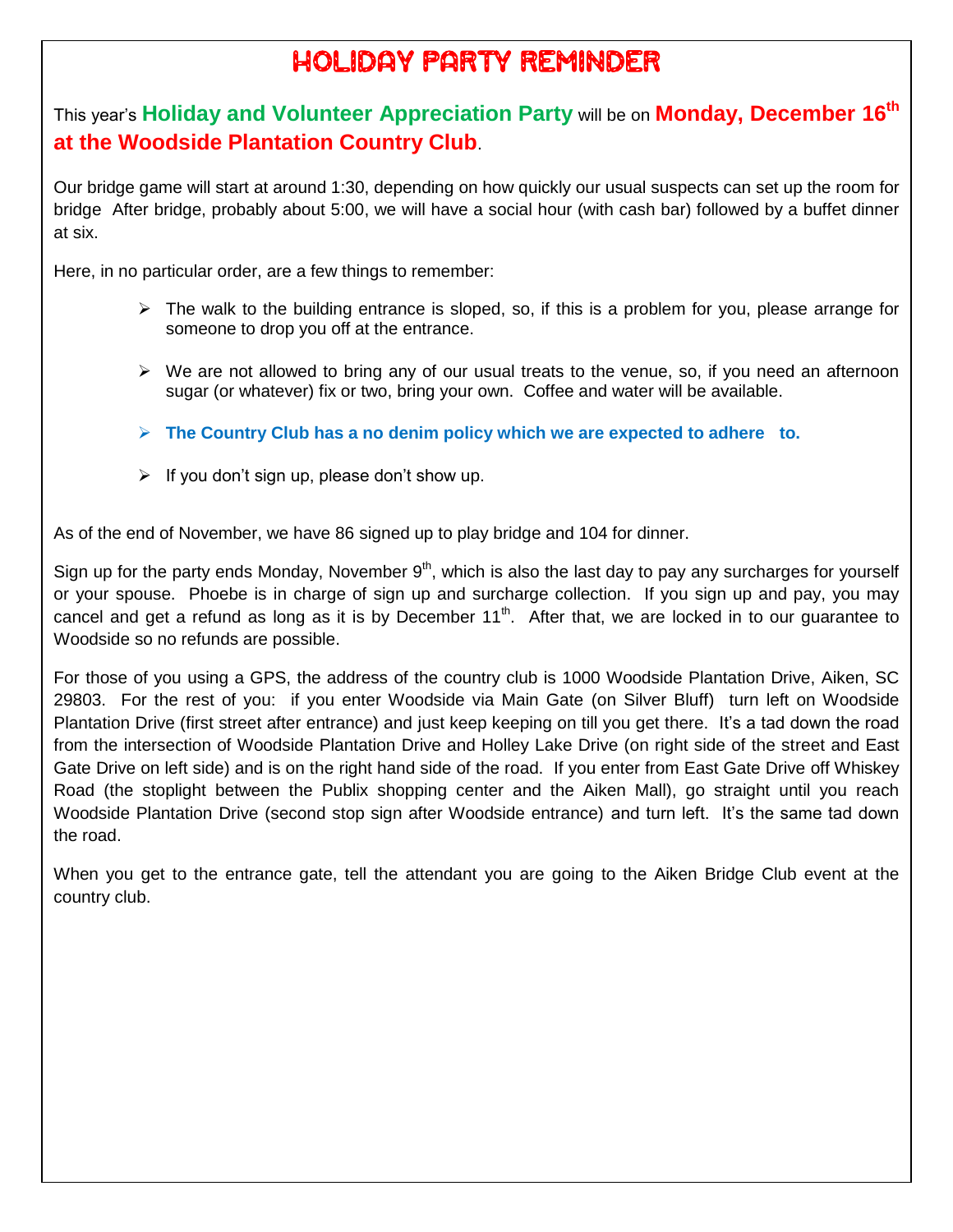#### **ANNUAL ELECTION**

Our annual election is fast approaching. In January, we will elect two Board Members to three year terms. The current incumbents, Cathie Lindler and Phyllis Pellarin are both eligible to run for reelection, but have indicated they will not be seeking reelection.

I would like to thank Cathie and Phyllis for their service to our club as Board Members. Additional thanks to Cathie for her outstanding work as Board Secretary for the last three years.

A Nominating Committee of Phyllis Pellarin (Chairperson), Linda Knox and Frank Shallo has been established to accept nominations to fill these two vacancies. If you are interested in running for these positions, simply talk to one of them. For additional information on the positions, please talk to the incumbents or any other present or past Board Member.

In my opinion, the only requirement for any of these positions is the desire to make our club the best it can be. A sense of humor certainly does not hurt. I would hope that some of you who have never thought about doing this would consider giving it a go.

To ensure your name is on the ballot, the Nominating Committee must be aware of your desire to run by Friday, January  $3<sup>rd</sup>$ , 2020. While our election procedures allow write-in votes, my observation is that being a write-in candidate is equivalent to being a non-candidate.

Ballots, and voting instructions, will be available at the Club on Wednesday, January  $8<sup>th</sup>$ , 2020, and the voting period will end at the conclusion of the Annual Membership Meeting on January 29<sup>th</sup>, 2020. Our By-Laws define voting members as those who have paid their 2020 Membership Dues prior to the end of the Annual Membership Meeting and have played at the Croft House six times since the previous annual meeting.

**NOTE: Our Treasurer, Mike, will begin collecting 2020 Membership Dues at the club on Monday, December 2nd. Your current membership and its attendant benefits expire on the last day of the year. The Annual Dues remain at ten dollars.**

## **BOARD MEETING REPORT**

The latest meeting of your Board was held on November 13, 2019. Following is a very brief summary of the meeting.

**Treasurer's Report** – Mike reported that for the ten months ending in October, the Club ran a surplus of about \$8000 which includes an \$1800 gain on our Sectional Tournament.

**Holiday Party Update** – Phoebe reported that preparations for the event are complete and we are ready to go. The price per person has increased but everything else will be much like last year. She will begin sign up and surcharge collection on Monday, November 18<sup>th</sup>.

**By–Laws Re-write** – Ron reported that no progress has been made in the possible re-write of our By-Laws. The plan is to complete the re-write during 2020 and include the ratification vote on the January, 2021 ballot. Discussion about the Club Manager appointing the Treasurer was continued from the last meeting. The Board consensus was there should be no non elected Board members.

**Nominating Committee Chairperson** – Phyllis Pellarin volunteered to take on this responsibility. Linda Knox (attending member) volunteered to serve on the Committee.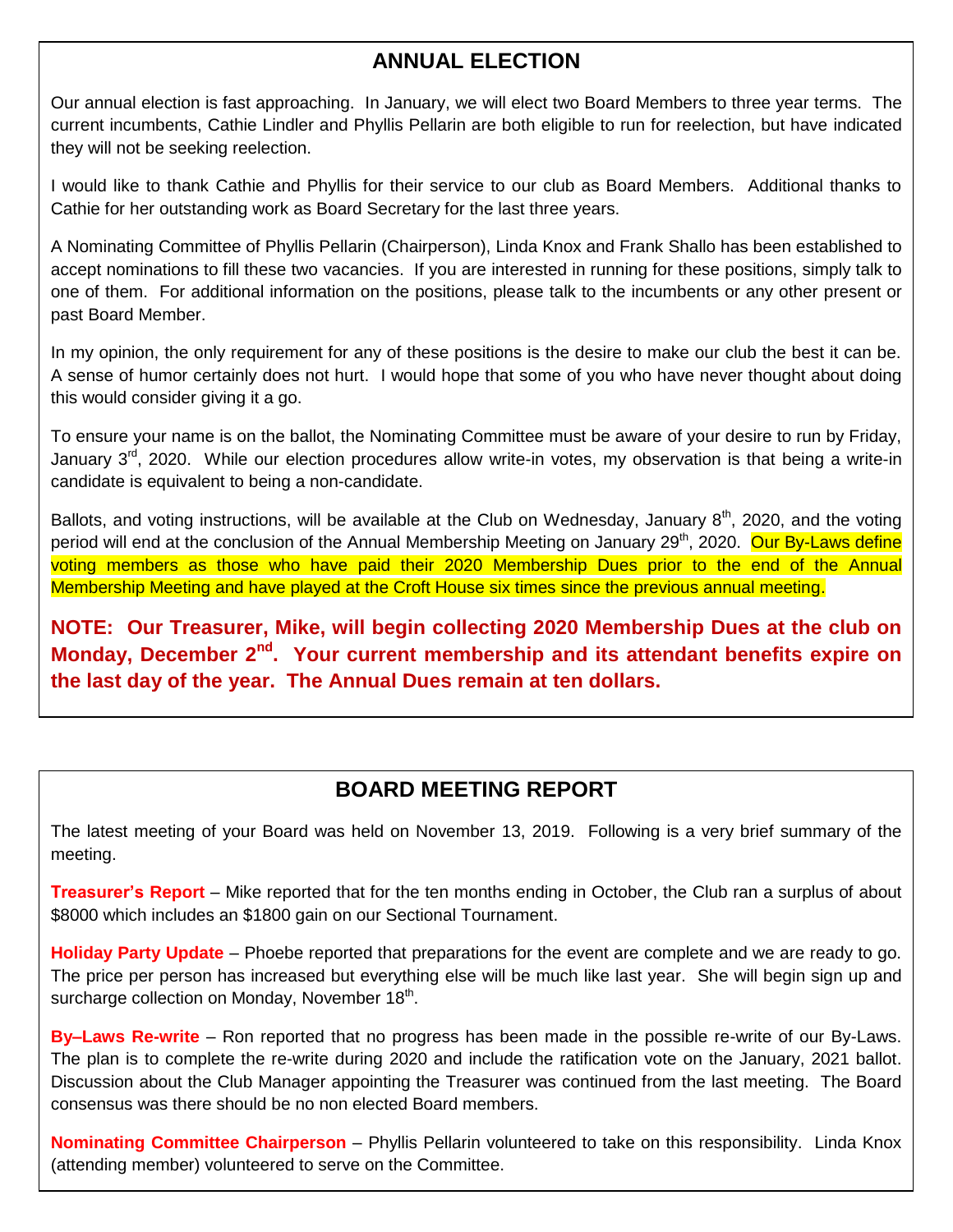**Croft House Lease** – The 2020 lease with Croft House was approved with the rent increasing \$25 to \$400 monthly.

**Charity Game Donation** – The accumulated funds from our local Charity Games will be contributed to Croft House specifically for their lunch program.

**Game Type Viability** – Pro-Am, Individual, and Team Games were discussed at length. All have their own set of differing issues. Nothing was decided other than Ron needs to do something about it.

# **ANIMAL CRACKERS ANSWERS**

Last month's newsletter included a word game called "Animal Crackers" in which you were to supply a punny answer to a series of questions.

Here's the example given to give an idea of the type of answer required.

- Q: How do a dentist and a manicurist fight?
- A: Tooth and nail.

Following are the answers to the ten questions in the word game.

- 1. Why did the man name his dog Timex? *It was a watchdog.*
- 2. Why are owls so apathetic? *They don't give a hoot.*
- 3. Who does a duck see when it has laryngitis? *A quack doctor.*
- **Falling Down Bridge** 4. What do you call a short elephant? *Truncated.*
	- 5. Why are some horses even tempered? *They were raised in a stable environment.*
	- 6. Why couldn't the chicken find her eggs? *She mislaid them.*
	- 7. Why don't leopards play hide-go-seek? *They're always spotted.*
	- 8. What do you call an unborn baby rabbit? *An ingrown hare.*
	- 9. Why do bees have sticky hair? *They use a honeycomb.*
	- 10. How does a flock of crows swear? *They caw cuss.*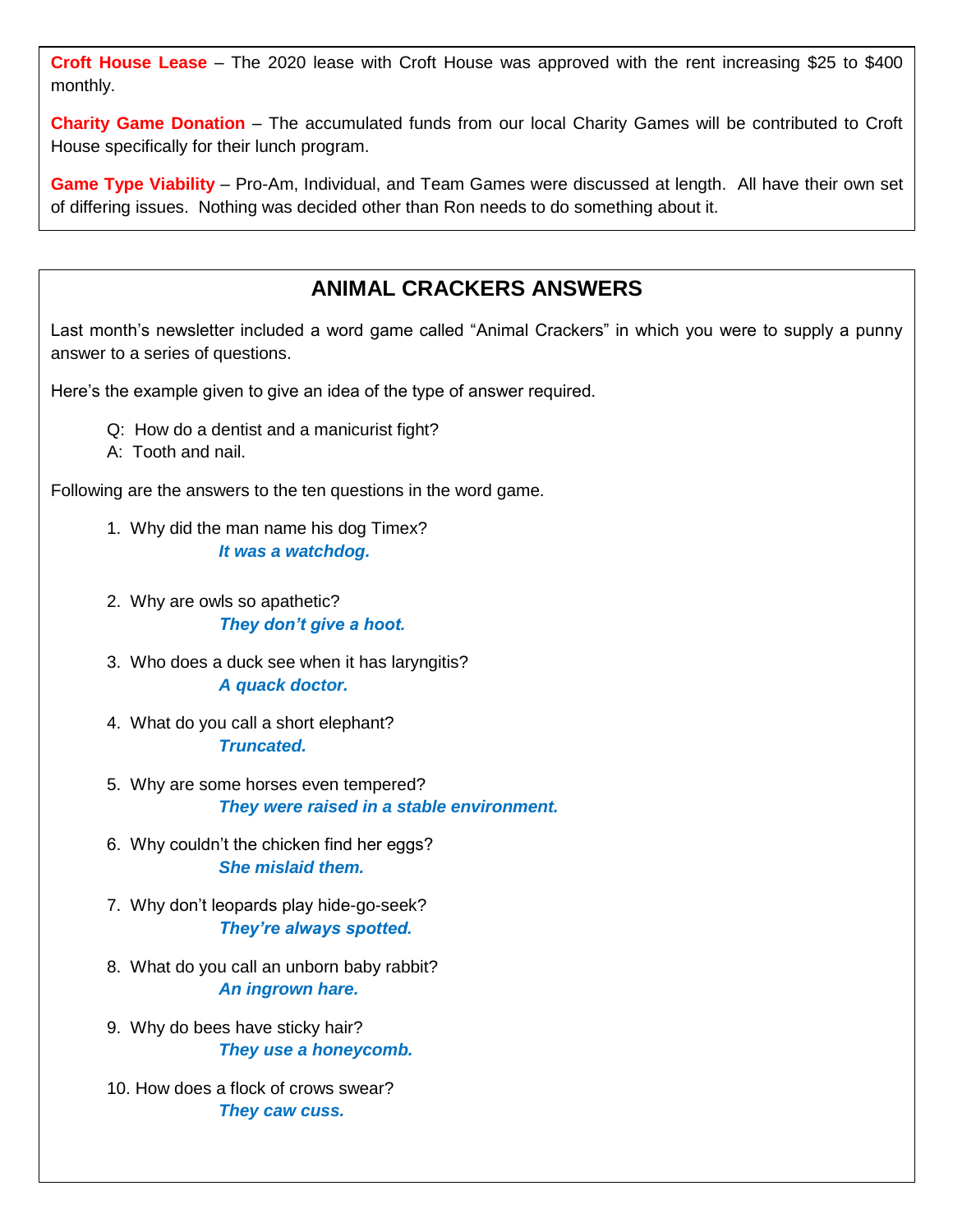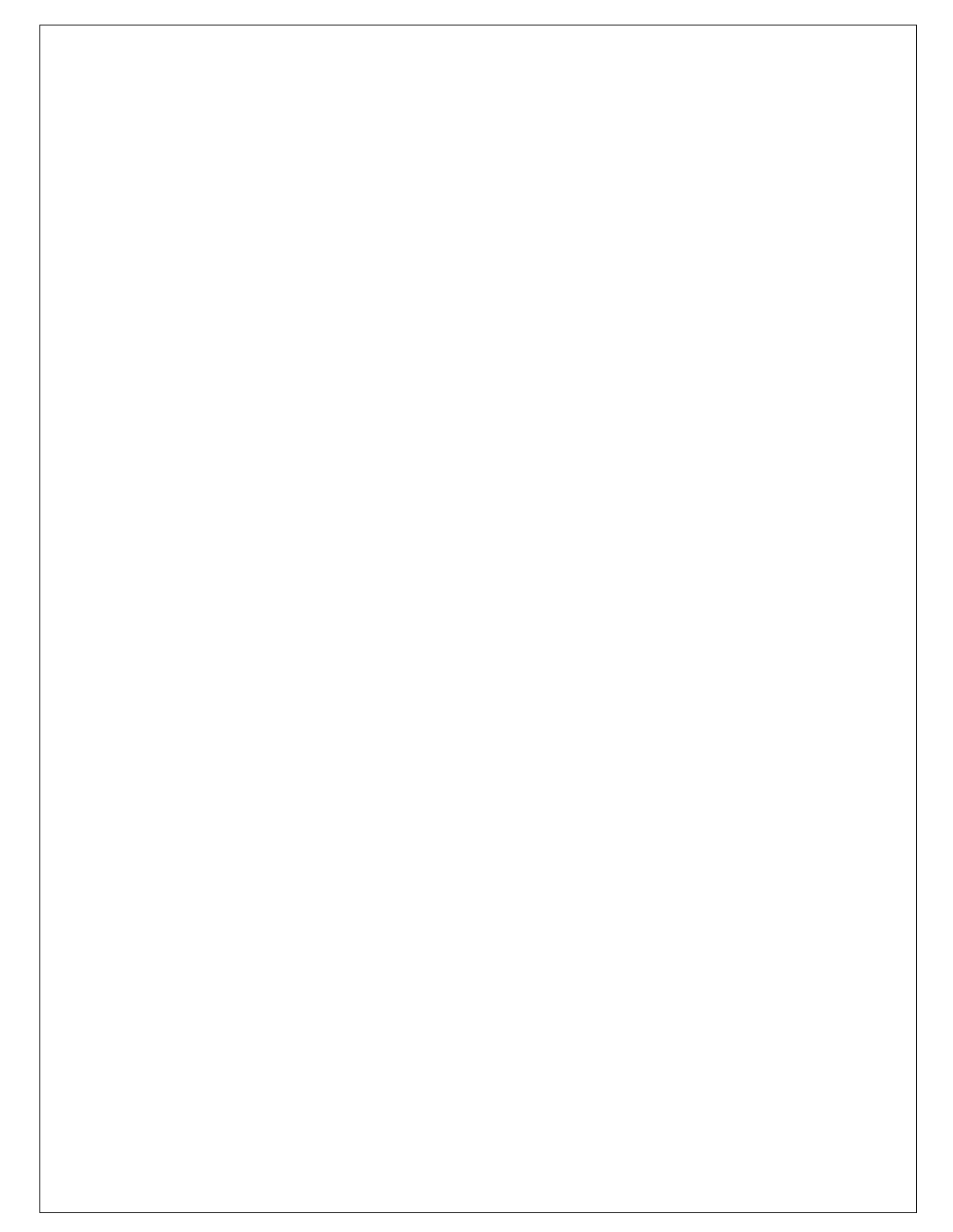